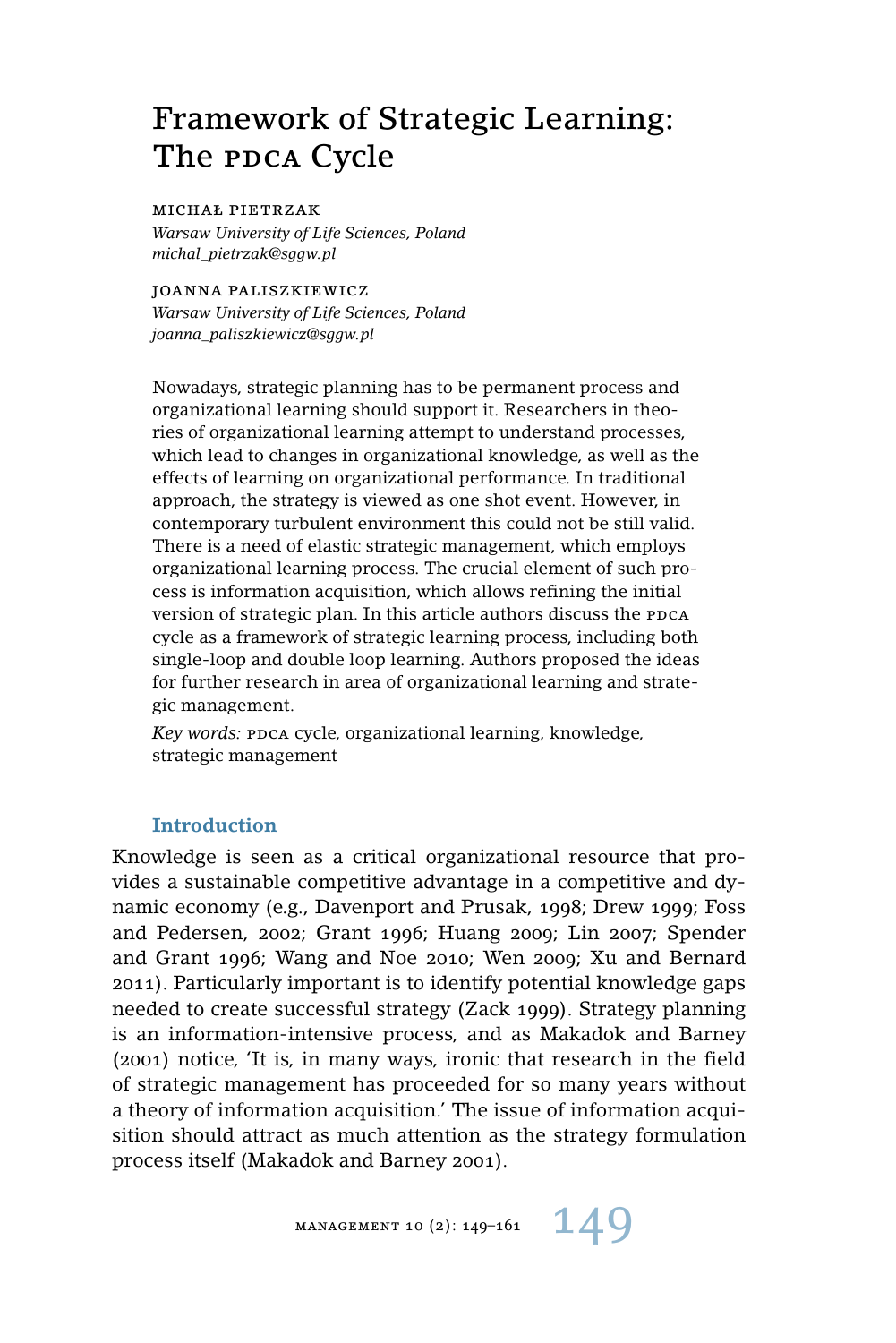Organizational learning denotes a change in organizational knowledge. Theories of organizational learning attempt to understand the processes, which lead to changes in organizational knowledge, as well as the effects of learning and knowledge on behaviours and organizational outcomes. Argyris and Schön (1978) distinguished between single-loop and double-loop learning. In single-loop learning, individuals, groups, or organizations modify their actions according to the difference between expected and obtained outcomes. In double-loop learning, the individuals, groups or organization question the values, assumptions and policies that led to the actions in the first place. If they are able to view and modify those, then secondorder or double-loop learning has taken place. In this article authors discuss the PDCA cycle as a framework of strategic learning process, including both single-loop and double loop learning.

## **Organizational Learning**

The learning theory is mostly inspired by an individual-oriented psychological field (Brandi and Elkjaer 2011, 26). Information processing and decision making in organizations are seen as something that is done by individuals, and processes that can be enhanced by individuals' learning. Individuals' learning outcome can then, by way of individuals' acting on behalf of an organization, be crystallized in organizational routines and values and become organizational learning. The idea is that individuals hold a mental model in their mind, which is an abstract representation of their actions. It is a mental model, which can be enhanced in order for individuals, and subsequently organizations, to reinforce information processing and lead to better decision making in organizations.

The idea, that an organization could learn was described by Cyert and March (1963). They presented a general theory of organizational learning as part of a model of decision-making within the firm and emphasize the role for rules, procedures, and routines in response to external shocks and which are more or less likely to be adopted according to weather or not they lead to positive consequences for the organization. They also presented the early version of the distinction between single and double-loop learning 'An organization [. . .] changes its behaviour in response to short-run feedback from the environment according to some fairly well-defined rules. It changes rules in response to longer-run feedback according to some more general rules, and so on' (Cyert and March 1963). The book written by Agryris and Schön (1978) was very important since it laid out the field as a whole very clearly and their distinction between organiza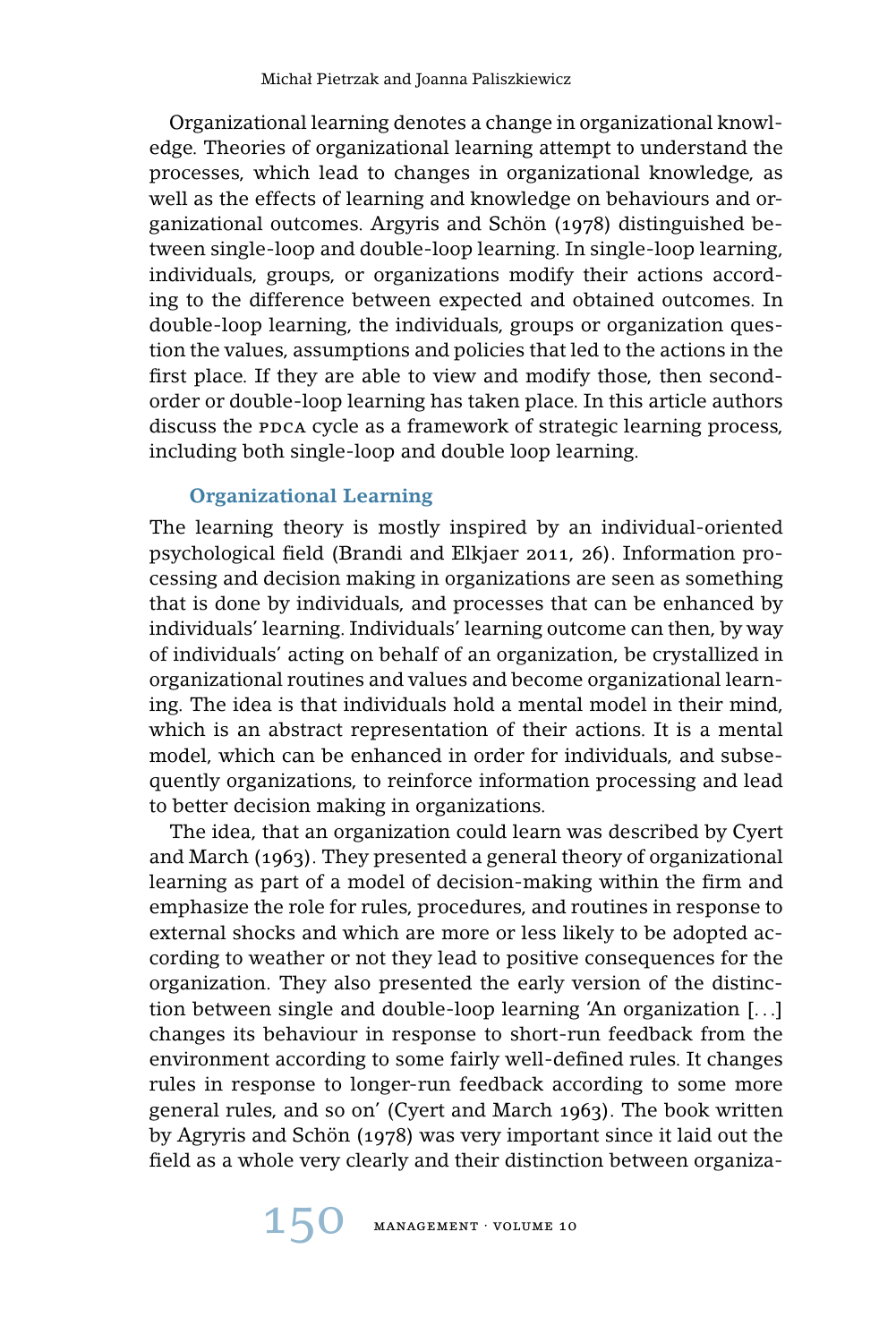tions with and without the capacity to engage in significant learning. At the beginning, the theory was connected with adapting to changing environment and to provide prescriptive managerial techniques, later the learning organization has proved to be a powerful concept for organizational development (Agryris and Schön 1996; Pedler and Aspinwall 1998; Senge et al 1999).

Senge (1990) states that it takes five components to establish a learning organization – personal mastery, mental models, shared vision, team learning, and system thinking. What distinguishes learning organization from non-learning organizations is their focus on these five disciplines. Another normative modeller (Garvin 1993) claims that learning organizations are skilled at systematic problem solving, experimentation, learning from their own experiences and from others, and transferring knowledge.

## **Strategic Management as a Learning Process**

According to Drucker (1974), strategy is 'purposeful action.' Strategy is also understood as long-range planning (Porter 1979). Strategy is defined as a unified, comprehensive, and integrated plan designed to ensure that the basic objectives of the enterprise are achieved (Xu and Bernard 2011). Strategy planning is an information-intensive process, which gathers data regarding both the organization and its environment, filters them, and interprets them in order to make strategic decisions (Makadok and Barney 2001). Strategy concerns with the future, which is uncertain. Traditionally the efforts in strategic planning are focused on eliminating this uncertainty by engaging experts whose are assumed possessing an extra knowledge. Strategic knowledge acquisition is a key element of creating superior performance – both on the company and on the business unit level (Pietrzak at al. 2015).

However, in practice, there is no any perfect knowledge during strategy formulation available. This causes the uncertainty and undermines the assumption of the pure rational model of decisionmaking. Idea of one-shot the best answer is replaced by concept of continuous and gradually development of strategy. As van der Heijden (1998) claims – since we agree that the uncertainty exists – the key to success became not one-shot elaboration of the best strategy but effective continuous process of designing strategy. Such process requires permanent strategic conversation. Putting uncertainty in strategic equation reframed strategic planning from single episode into permanent learning. It could be seen as organizational learning. This reasoning could be summarized by remark attributed to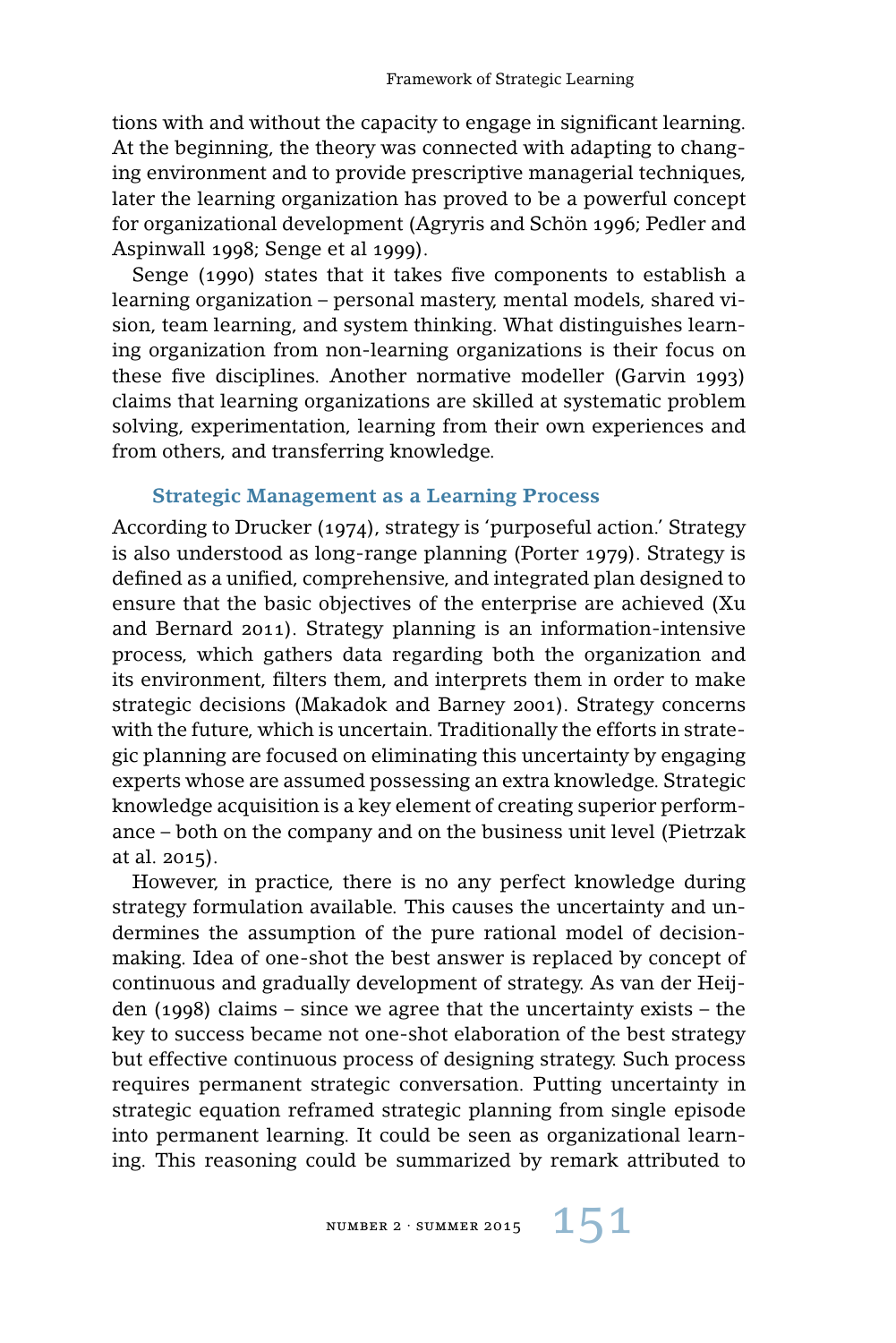Eisenhower: 'plans are nothing; planning is everything' (Cowley and Domb 1997).

Process of creating strategy must be iterative. Creation of the strategy is built on assumptions. According to the uncertainty and lack of perfect access to the information, such assumptions are not perfectly correct. The ultimate test for them is implementation of the strategy. During the process of the strategy execution, some opportunities could disappear while others arise and some action plans could become impossible, while others could become viable. In the consequence, an initial strategy may have to be modified (Peel 2012). How to organize strategic management process viewed in such way?

It seems that the ppca cycle developed under Total Quality Management umbrella could be considered as a handy and useful model to frame such process. Nevertheless, the PDCA framework was originally developed by quality control movement, its application has not to be limited – in fact, it is a learning method (Cowley and Domb 1997; Maruta 2012). The feature of PDCA scheme is that it consists of both single and double loop learning – according to Agryris and Schön concept (1978). This feature is crucial for effective organizational learning during strategic management process.

# **Strategic Learning Process Framed on the PDCA Cycle**

The PDCA (plan-do-check-act) is an iterative four-step cycle used primarily as a scheme of quality improvement process. However, in fact it could be used as a framework of any management process, in this number – strategic management process. For example, Hoshin Kanri (Policy Deployment) – Japanese method of strategic management is based on the plan-do-check-act cycle (Cowley and Domb 1997; Babich 2002; Akao 2004). The plan-do-check-act cycle is also referred in the strategic management concept based on Balanced Scorecard (Kaplan and Norton 2008).

The ppca cycle is commonly named as Deming or Shewhart cycle. Deming popularized ppca during his lectures about quality control methods for Union of Japanese Scientists and Engineers in 1950s. ppca was immediately applied in Japan under Deming cycle name. However, Deming always referred to it as the Shewhart cycle according to his mentor in quality control – Walter Shewhart. What are the origins of the PDCA cycle? There are two main opinions presented. The first one draws the roots of this concept from 17th century and the modern scientific method developed by Francis Bacon. Up to his times, science depended on deductive logic to interpret nature. Bacon proposed inductive reasoning – from observations to axiom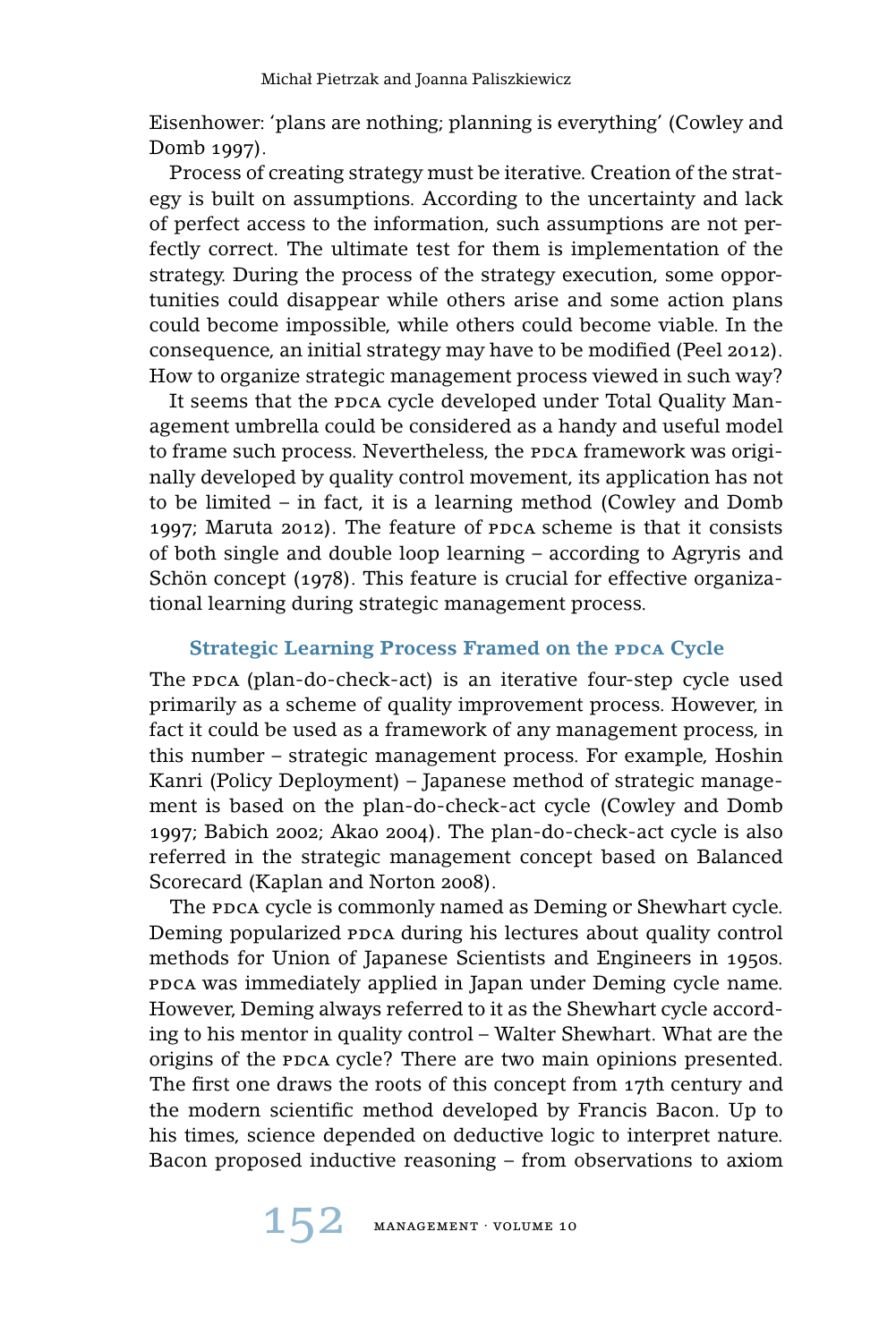

FIGURE 1 Strategic Learning Process Framed on the PDCA Cycle

and to law. His method can be expressed as hypothesis-experimentevaluation and could be reformulated into plan-do-check-act (or adjust) cycle. The second opinion places the origins of PDCA in John Dewey work on education. Some authors mixed these both opinions – treating Dewey work as based on inductive method of Bacon (Cowley and Domb 1997; Babich 2002; Moen and Norman 2010; Maruta 2012).

Broniewska (2007) links the ppca to the cycle of organized management formulated at the beginning of 20th century by Henry Le Chatelier. Le Chatelier's cycle is based on idea of using science for better organization and consists of five stages: (1) select objective – (2) study means and circumstances indispensable for achieving objective – (3) prepare means and circumstances as needed – (4) do according to the plan –  $(5)$  check the results (Le Chatelier 1926).

The stages of the PDCA cycle could be interpreted as follows (compare: Cowley and Domb 1997; Babich 2002; Moen and Norman 2010; Maruta 2012):

- p *Plan* what you want to accomplish and define how you will know when it is accomplished. Do not proceed without a plan. Determine objectives (expressed in the measurable form) to be reached and methods to achieve them;
- d *Do* what have been planned. Carry out the test by implementing the methods according to the plan;
- c *Check* how well you accomplished the expectations. Observe the effects. Examine the results achieved. Are the objectives from the plan reached? Look for the possible deviation from the plan; Test the plan accordingly to the information gained during the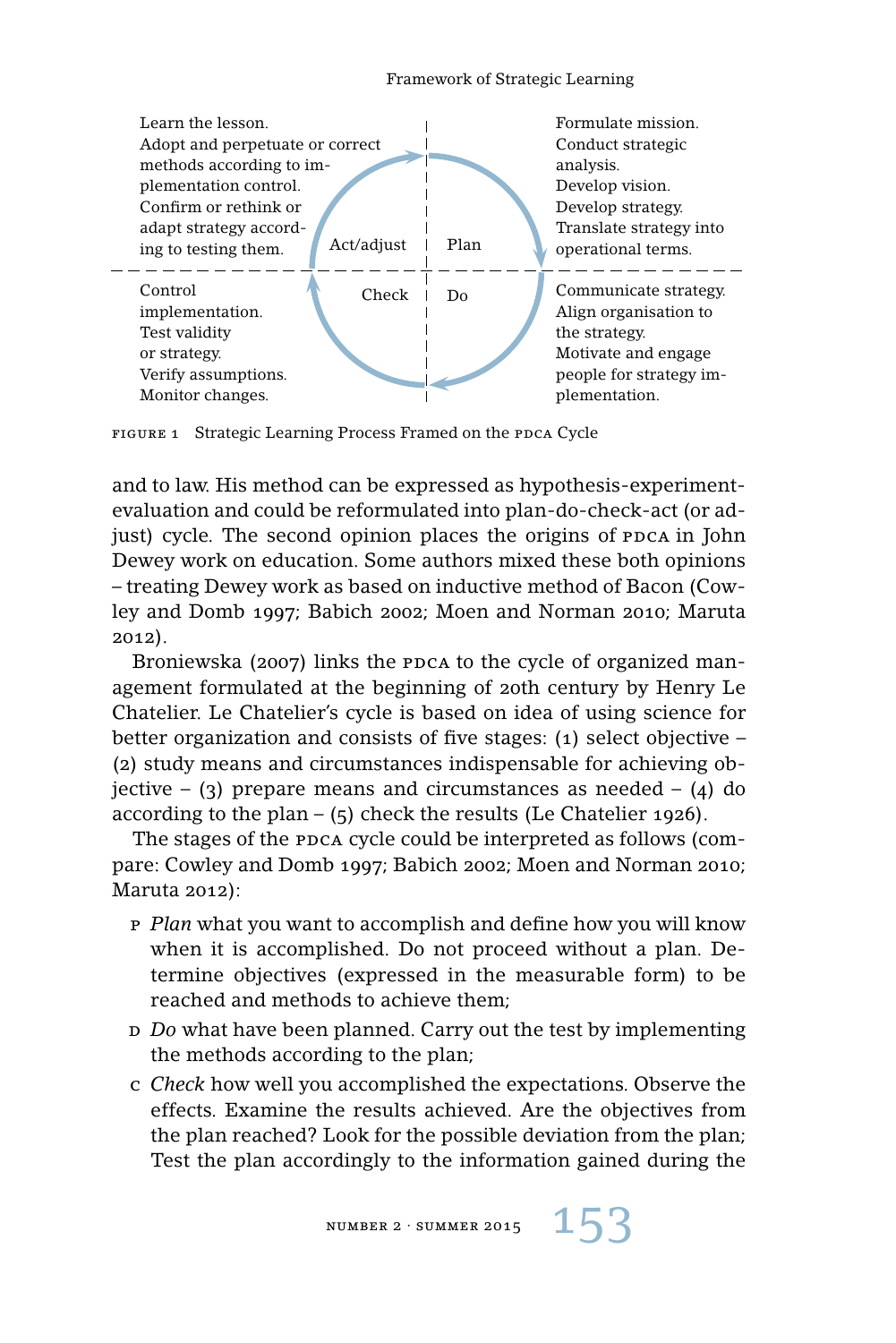cycle. Is the reasoning underlying the plan still valid? Were any changes occurred?

a *Act or Adjust.* What lessons could be learned from the cycle? Adopt and perpetuate methods, which were successful in reaching objectives. If not determine the root causes and correct the implementation. Is it reasonable to continue the plan? Are any adjustment needed in plan for the next cycle? Should the plan be adapted or rethought?

The circle goes round and round – the fundamental principle is iteration. By repeating the cycle the plan is confirmed or negated, our knowledge is getting richer, and process managed on the PDCA framework is continuously improved.

Originally, the Deming cycle was developed in manufacturing, however its application has not to be limited to the quality control issues. The PDCA cycle is in fact a learning method (Cowley and Domb 1997; Maruta 2012). According to the previous discussion about the need of strategic management conducted as continuous process of organizational learning – the PDCA cycle could be useful as a framework of such process. Figure 1 presents process of strategic management viewed as a permanent learning cycle framed on the plan-docheck-act scheme.

# *Plan* **Stage of Strategic Learning Process**

The mission is a statement defining why the organization exists. The vision defines the three- to ten-years goals of the organization. As opposed to the mission, which remains fairly stable over time-vision sets the organization in motion and drives the actions to the desired future (Babich 2002; Kaplan and Norton 2004). Vision is usually expressed in visionary terms and it should be stretched; however, it has to be also achievable and grounded in the real possibilities. This is why vision and strategy should be developed after conducting strategic analysis. Strategy means a choice of a set of activities in which a company wants to operate at a superior level in order to create a greater value to targeted customers and to create a sustained advantage over its competitors (Porter 1996). To make strategy actionable it should be expressed in operational terms what means translating strategy into objectives and measureable targets (Kaplan and Norton 2001). Measurability of strategy allows assessing the progress in the fulfilment of organization mission and in reaching its vision and is an important premise of the success of the strategy implementation. Monitoring strategy execution is highly complex task. Anything

154 MANAGEMENT · VOLUME 10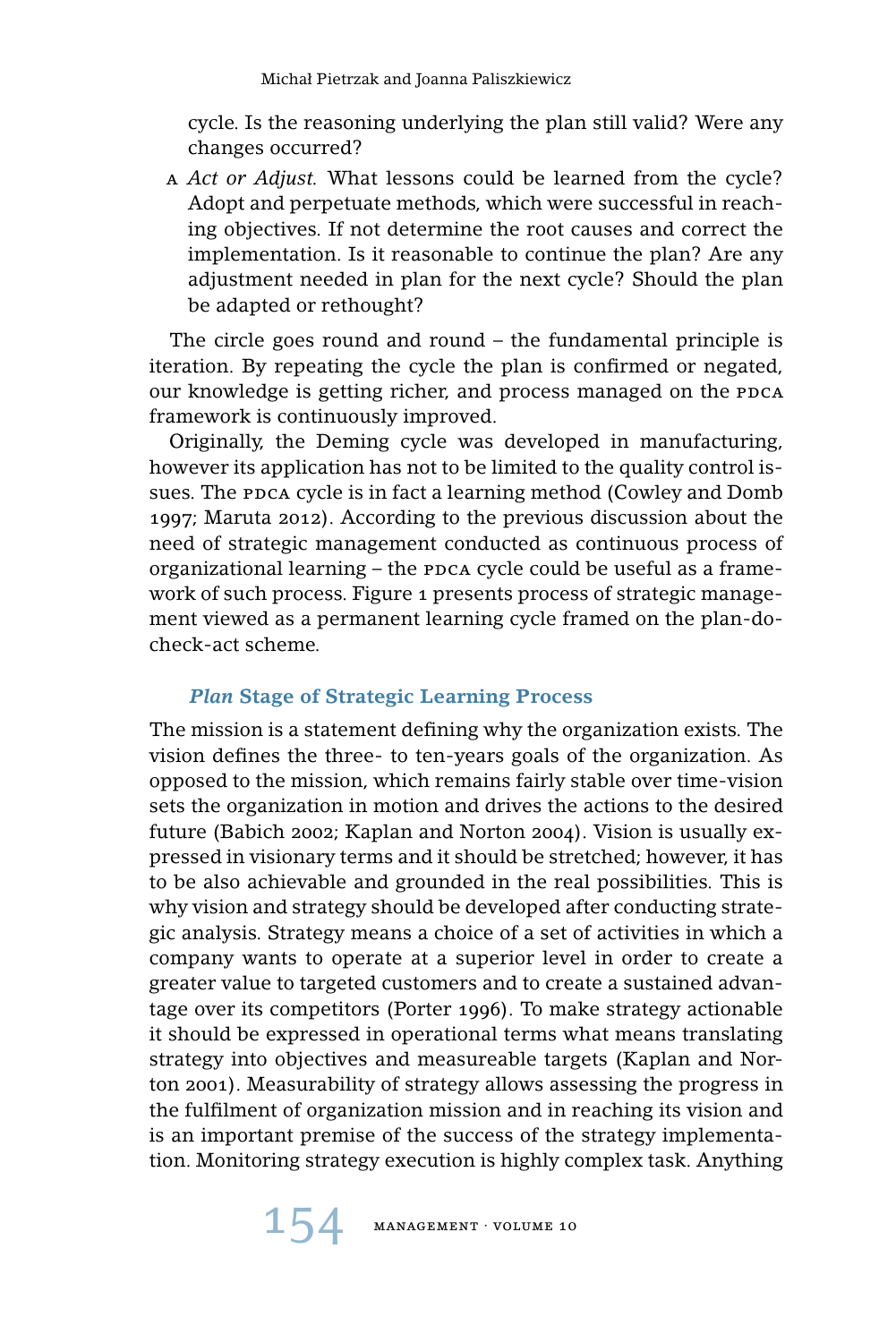is much easier to control if it is reduced to quantifiable measures (White 2004). According to the concept of double-loop learning of Agryris and Schön (1978) strategy could be seen as the theory which steers of actions done (Kaplan and Norton 1996; 2001; Steinmann and Schreyögg 2000) – compare figure 1, stage Plan.

#### *Do* **Stage of Strategic Learning Process**

Putting strategic plan into day-by-day practice is based on the three pillars: communicating and educating about strategy, setting goals and linking incentives to strategic performance measures (Kaplan and Norton 1996) – compare figure 1, stage Do.

Implementing the strategy should begin whith education of those people who are engaged in strategy execution – to make it a part of their everyday job (Kaplan and Norton 1996). Any novel idea or change – even if it is of the high quality – require acceptance from those who are responsible of bringing it to life out. Otherwise, its potential value will never be realized. This rule could be expressed in an equation popularized by Steve Kerr: 'Quality' times 'Acceptance' equals 'Effectiveness.' To gain acceptance for the strategy it must be communicated. Before managers and employees can execute the strategy, they must accept it. In order to accept the strategy employees must understand it, what could be reached by communication and education (Niven 2005). Organization could use many diversified channels of communication, such as distribution of brochures or newsletters, holding meetings, posting bulletin boards, groupware and electronic bulleting boards etc. The basic aim of them is to win both the hearts and minds of the employees for engagement in the strategy implementation (Kaplan and Norton 1996; 2001).

The next pillar is aligning the various component parts of the organization in one line with the strategy. This activity is particularly important in the bigger firms, which consist of multiple businesses and support units. The challenge is to synchronize the various component parts of such organizations to create integration and synergy. The crucial mechanism of alignment is cascading of strategic goals into lower levels of the company hierarchy (Kaplan and Norton 2006).

Important factor of strategy implementation success is also creating link between strategy and motivation system. There is a quite common belief that incentives could be used to increase motivation. At least incentives tend to increase the focus of employees (Niven 2008). There are two possibilities to link incentives with the strategy – an explicit connecting with the strategic targets, formula-based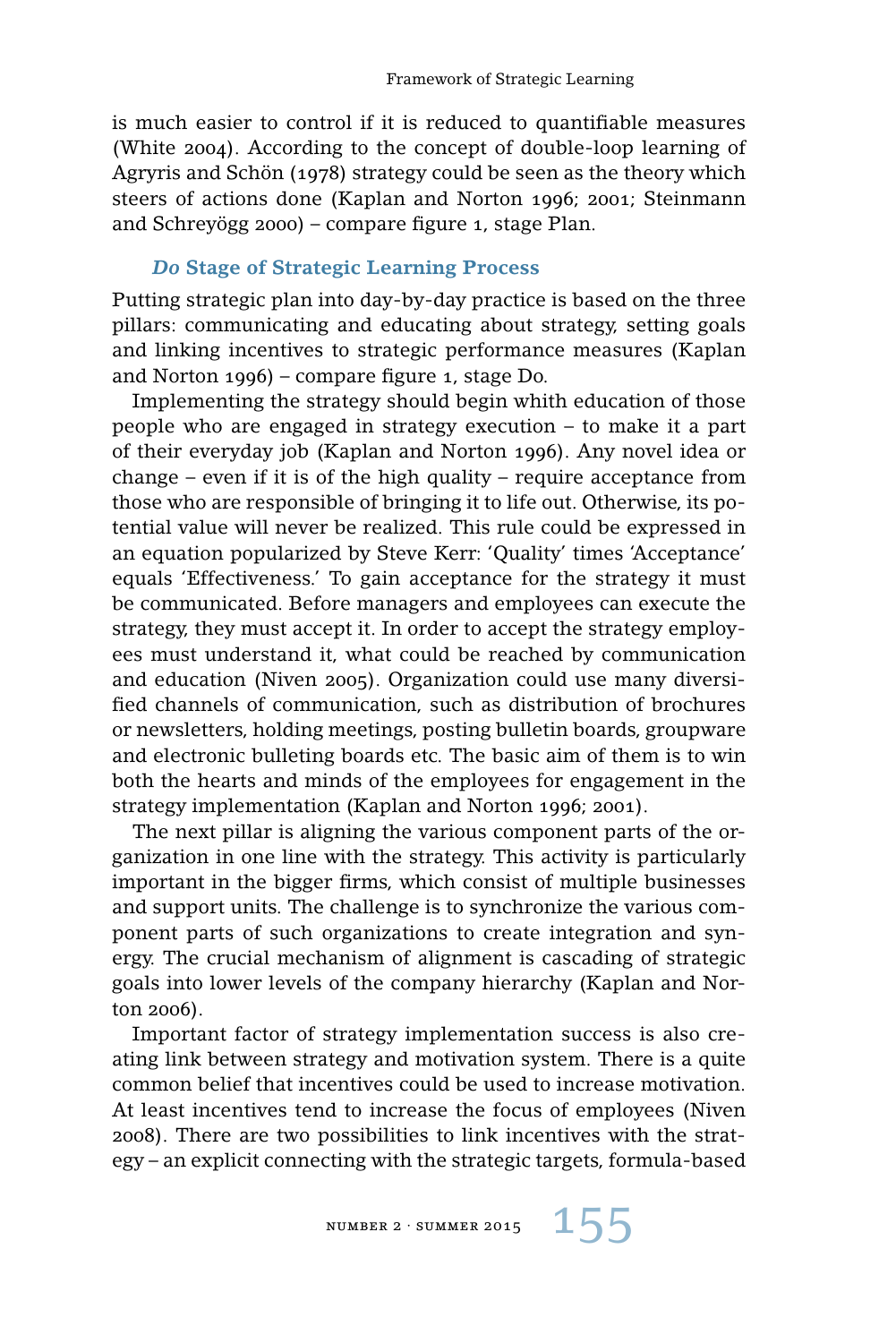system or to allow executives to set rewards subjectively basing on own evaluations of the employees' engagement in strategy implementation (Kaplan and Norton 1996). Besides of such forms of compensation it should be stressed the role of intrinsic motivation, which is associate with commitment in entrepreneurial and creative behaviour. Managers can create intrinsic motivation by appealing to people's need to work for a successful organization that makes a positive contribution to the world. The key form of addressing such desire is communication of mission, vision and strategy (Kaplan and Norton 2006).

# *Check* **Stage of Strategic Learning Process**

Strategic management needs to be controlled as any other managerial process. It should be stressed that strategic control should consist of several forms of controlling activities. Steinmann and Schreyögg (2000) differentiate three types of strategic control: implementation control, premise control and strategic surveillance – compare figure 1, stage Check.

Implementation control should consist of monitoring strategic thrust and milestone review (Jeyrathnam 2008). To control strategic thrust means monitoring progress of strategic actions. Milestones are critical points in strategy implementation or mediatory goals on the strategic trajectory (Steinmann and Schreyögg 2000; Jeyrathnam 2008). Thus, milestones review could be interpreted as monitoring of targets accomplishment. At the check stage, any deviations from course of action and established targets should be register. It is important do not focus attention only on ex post checking (feed-back) but also to predict any difficulties what allow to take counter actions in advance (feed-forward).

However, in contemporary circumstances of complex and turbulent environment, organizations conducting their strategies have to cope with uncertainty. Strategies are built on premises, which are never perfectly correct. In such context strategy should be treated as a clear view – based on the available knowledge and defensible assumptions – of what it seems possible to reach within a given set of constraints. As the knowledge and circumstances changes – it is possible and even should be facilitating to change strategy if needed (Kaplan and Norton 1996; Steinmann and Schreyögg 2000; Peel 2012). Strategies may seems be valid when they were defined and launched, in the sense that they are built on the best available evidence. However, test of the implementation in the real world and the new knowledge captured could undermine the validity of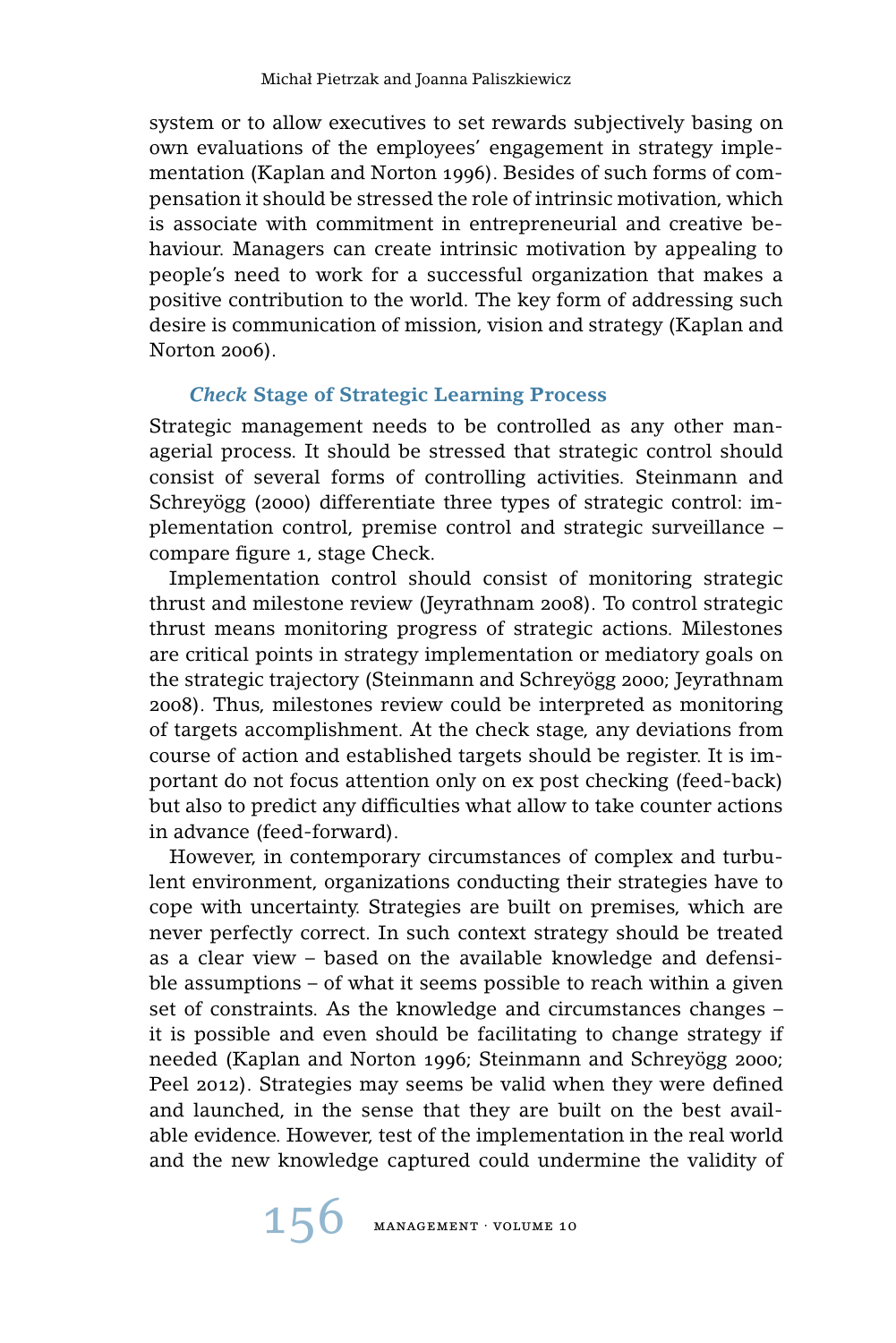strategies. As Kaplan and Norton pinpointed, business conditions are changing (1996). New chances and threats arise constantly while others disappeared (Kaplan and Norton 1996; Peel 2012).

Besides of uncertainty and complexity bundled with strategic decision, planning requires unequivocally for recommending any direction of actions. Thus planning artificially reduces uncertainty and complexity. Continuous validation of strategy is needed in order to balance the risk generated by such reduction. 'The purpose of premise control is to monitor regularly whether the assumptions underlying a strategy generated during the time of formulation are valid [. . .] if these assumptions are not valid there is a need to change the strategy to make it effective' (Jeyrathnam 2008). Strategic surveillance is undirected form of strategic control. Task of strategic surveillance is generalized and overarching monitoring of organization and its environment looking for possible events which are likely to threaten the strategy. In other words, this is watching symptoms of crisis of the strategy (Steinmann and Schreyögg 2000; Jeyrathnam 2008). Those both form of control described above allow to test validity of strategy by verifying underlying assumptions and by monitor changes which threatening it.

### *Act/Adjust* **Stage of Strategic Learning Process**

By examining the progress in strategic thrust and checking accomplishment of the results, managers can look for the successful implementation or for deviations from the plan. In this way the lessons about strategy execution could be learned – successful methods should be adopted and perpetuated. In the case of deviations – corrective actions should be taken in order to reaching planned objectives component – compare figure 1, stage Act/Adjust. Such procedure could be explained as single-loop learning according to the concept of Argyris and Schön (1978). In this type of learning the theory, which steers of actions done – namely the strategy – remain stable in the sense that the objectives and targets are constant. Any departure from the planned course of actions is interpreted as a failure to be remedied (figure 2, arrow from 'Act/Adjust' to 'Do'). Such single-loop learning process does not require validating and rethinking of strategy (Kaplan and Norton 1996; Steinmann and Schreyögg 2000). In this case, strategy (plan) remains exogenous category from the learning process point of view, what is stressed by the dark colour of the arrow on the figure 2.

Contemporary organizations have to become capable of doubleloop learning (Kaplan and Norton 1996). In this type of learning the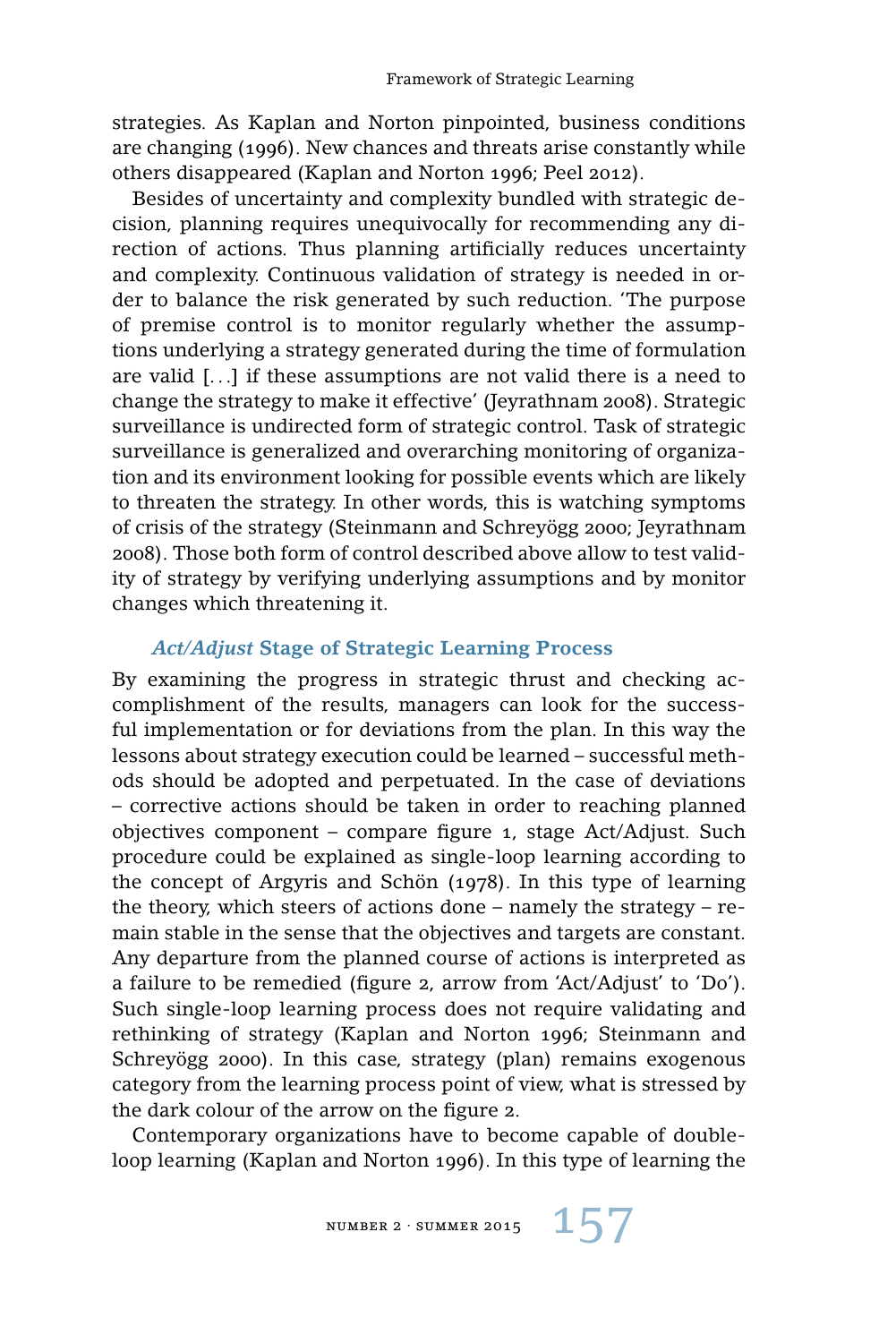

theory (strategy) do not remain constant any more. Premise control and strategic surveillance discussed above could be seen as a basis of such strategic double-loop learning which facilitate critical assessment of the strategy (Kaplan and Norton 1996; Steinmann and Schreyögg 2000). According to the results of testing validity of strategy (verifying strategic assumptions and monitoring changes) strategic plan is confirmed, adapted and rethought component – compare figure 1, stage Act/Adjust. In this case, strategy (plan) became endogenous category from the learning process point of view, and starts to be driven by Act/Adjust stage, what is stressed by the arrow, which illustrated this relation (figure 2, dashed line). To sum up, singleloop learning process is based on  $pca$  cycle: implementation of the strategy (Do) – monitoring progress of initiatives and accomplishment of targets (Check) – fixing or correcting methods (Act/Adjust). However, in the complex world suffered from uncertainty it would not be enough. In such world, strategy could not be treated any more as being graven on tablets of stone. Validity of strategy must be permanently tested and according to this strategic plan should be confirmed, rethought or adapted. As the result – contemporary strategic management must be treated as a continuous learning process based on both single and double-loop method framed on the PDCA cycle (figure 2).

# **Conclusions**

In the complex and uncertain environment traditional approach based on one-shot best strategy, planning could not be longer valid. Strategic planning and management have to be permanent and dynamic process as such it must be a form of collective organizational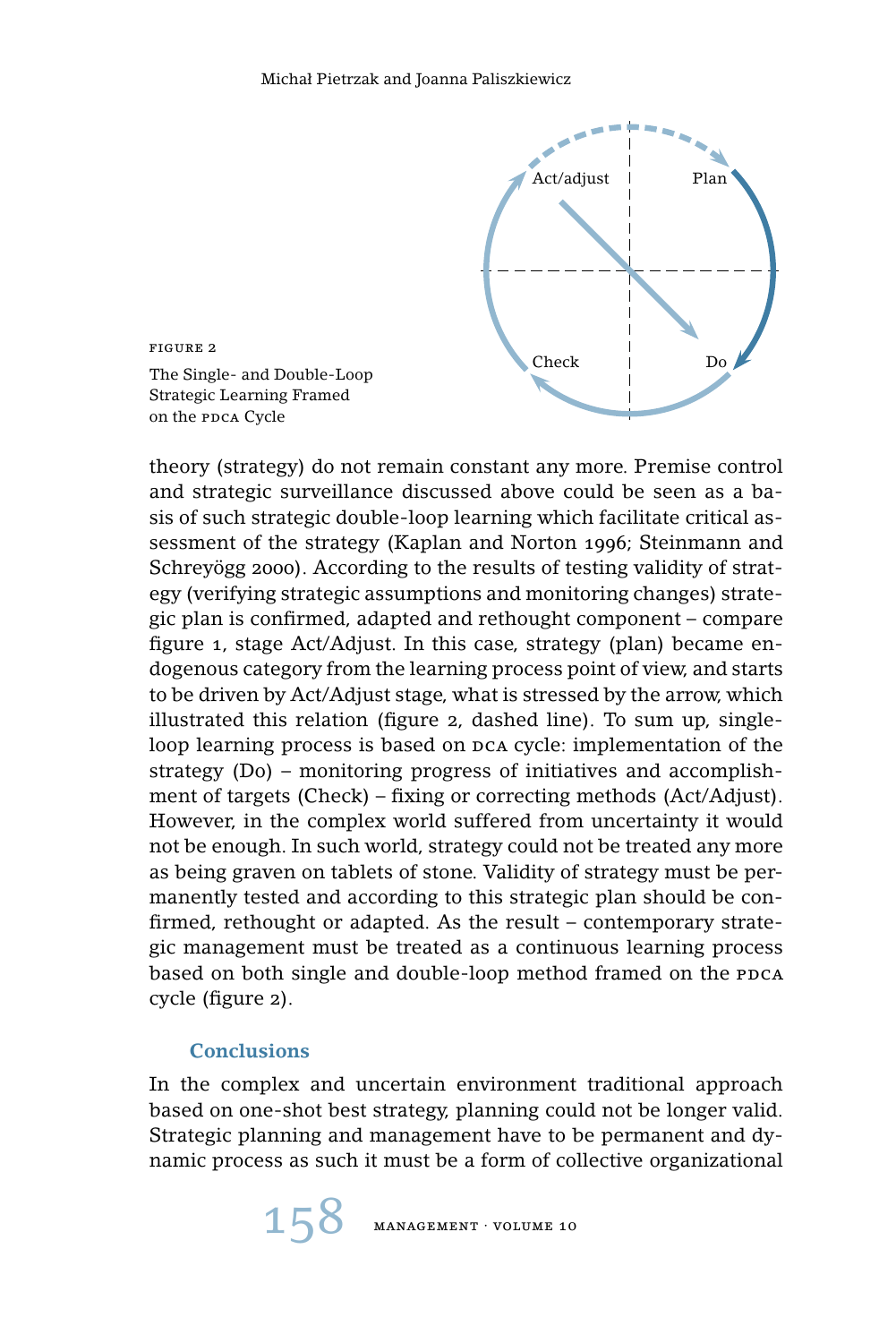learning. Organizational learning helps organizations to enhance their practices and to prosper in a dynamic and competitive environment. According to Agryris and Schön's (1978) model such learning process, have to be based on double loop learning. The useful framework for strategic organizational learning could be PDCA cycle, which allows following both single and double loop learning.

Authors are convinced that further research in the area of organizational learning and strategic management is needed to better understand the relationship between those fields of interest. Interesting framework of such research seems to be the plan-do-check cycle, which is useful form of Bacon's reasoning: hypothesis-experimentevaluation. Following the ppca cycle allows conducting both form of strategic learning: single-loop and double-loop learning. The procedure of single-loop learning is quite well developed in theory and intuitively used by practitioners of strategic management. However, the double-loop strategic learning seems to remain the challenge both for scientists and for practitioners. Future studies could look at this problem, particularly at methods of facilitating strategic organizational learning, and the impact of it on strategic outcomes. The Balanced Scorecard methodology and particularly strategic maps seems to be very promising area of research. In addition, studies of the strategic learning process in the public sector seem to be very interesting. The abstract of this paper was presented and published at the MakeLearn & TIIM 2015 International Conference.

#### **References**

- Akao, Y., ed. 2004. *Hoshin Kanri: Policy Deployment for Successful* TOM. New York: Productivity Press.
- Argyris, C., and D. A. Schön. 1978. *Organizational Learning: A Theory of Action Perspective.* Reading, ma: Addison-Wesley.
- Babich, P. 2002. *Hoshin Handbook: Focus and Link Activities Throughout the Organization.* Poway, ca: Total Quality Engineering.
- Brandi, U., and B. Elkjaer. 2011. 'Organizational Learning Viewed from a Social Learning Perspective.' In *Handbook of Organizational Learning and Knowledge Management,* edited by M. Easterby-Smith and M. A. Lyles, 23–42. Chichester: Wiley.
- Broniewska, G. 2007. 'From the Le Chatelier Principle to the PDCA Cycle: Past and Present of the Organized Management.' *Współczesne Zarz ˛adzanie,* no. 2: 104–14.
- Le Chatelier, H. 1926. *Filozofia systemu Taylora.* Warszaw: Instytut Naukowej Organizacji.
- Cowley, M., and E. Domb. 1997. *Beyond Strategic Vison: Effective Corporate Action with Hoshin Planning.* Boston, ma: Butterworth-Heine-

NUMBER 2 · SUMMER 2015  $159$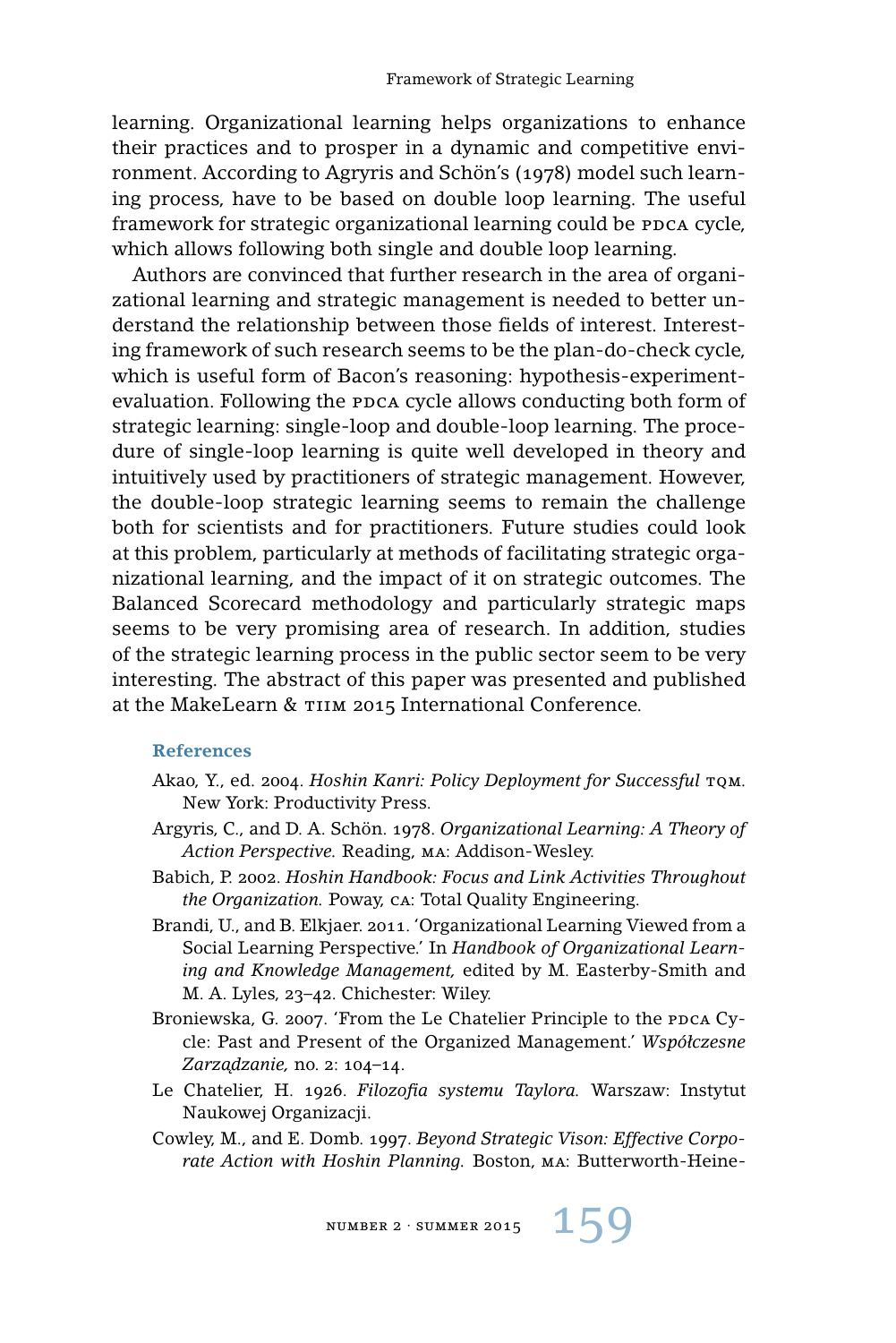mann.

- Cyert, R. M., and J. G. March. 1963. *A Behavioural Theory of the Firm.* Englewood Cliffs, NJ: Prientice-Hall.
- Davenport, T. H., and L. Prusak. 1998. *Working Knowledge: How Organizations Manage What They Know.* Boston, ma: Harvard Business School Press.
- Drew, S. 1999. 'Building Knowledge Management into Strategy: Making Sense of a New Perspective.' *Long Range Planning* 32 (1): 130–6.
- Drucker, P. F. 1974. *Management: Tasks, Responsibilities, Practices.* New York: Harper and Row.
- Foss, N. J., and T. Pedersen. 2002. 'Transferring Knowledge in mncs: The Role of Sources of Subsidiary Knowledge and Organizational Context.' *Journal of International Management* 8 (1): 49–67.
- Garvin, D. A. 1993. 'Building a Learning Organization.' *Harvard Business Review* 71 (4): 78–91.
- Grant, R. M. 1996. 'Toward a Knowledge-Based Theory of the Firm.' *Strategic Management Journal* 17:109–22.
- Heijden van der, K. 1998. *Scenarios: The Art of Strategic Conversation.* Chichester: Wiley.
- Huang, J. J. 2009. 'The Evolutionary Perspective of Knowledge Creation: A Mathematical Representation.' *Knowledge-Based Systems* 22 (6): 430–8.
- Jeyrathnam, M. 2008. *Strategic Management.* Mumbai: Himalaya.
- Kaplan, R. S., and D. P. Norton. 1996. *The Balanced Scorecard: Translating Strategy into Action.* Boston, ma: Harvard Business School Press.
- . 2001. *The Strategy-Focused Organization: How Balanced Scorecard Companies Thrive in the New Business Environment.* Boston, ma: Harvard Business School Press.
	- . 2004. *Strategy Maps: Converting Intangible Assets into Tangible Outcomes.* Boston, ma: Harvard Business School Press.
	- . 2006. *Alignment: Using the Balanced Scorecard to Create Corporate Synergies.* Boston, ma: Harvard Business School Press.
	- . 2008. *The Execution Premium: Linking Strategy to Operations for Competitive Advantage.* Boston, ma: Harvard Business School Press.
- Lin, H. F. 2007. 'A Stage Model of Knowledge Management: An Empirical Investigation of Process and Effectiveness.' *Journal of Information Science* 33 (6): 643–59.
- Makadok, R., and J. B. Barney. 2001. 'Strategic Factor Market Intelligence: An Application of Information Economics to Strategy Formulation and Competitor Intelligence.' *Management Science* 47 (12): 1621–38.
- Maruta, R. 2012. 'Maximazing Knowledge Work Productivity: A Time Constrained and Activity Visualized PDCA Cycle.' *Knowledge and Process Management* 19 (4): 203–14.

160 MANAGEMENT · VOLUME 10